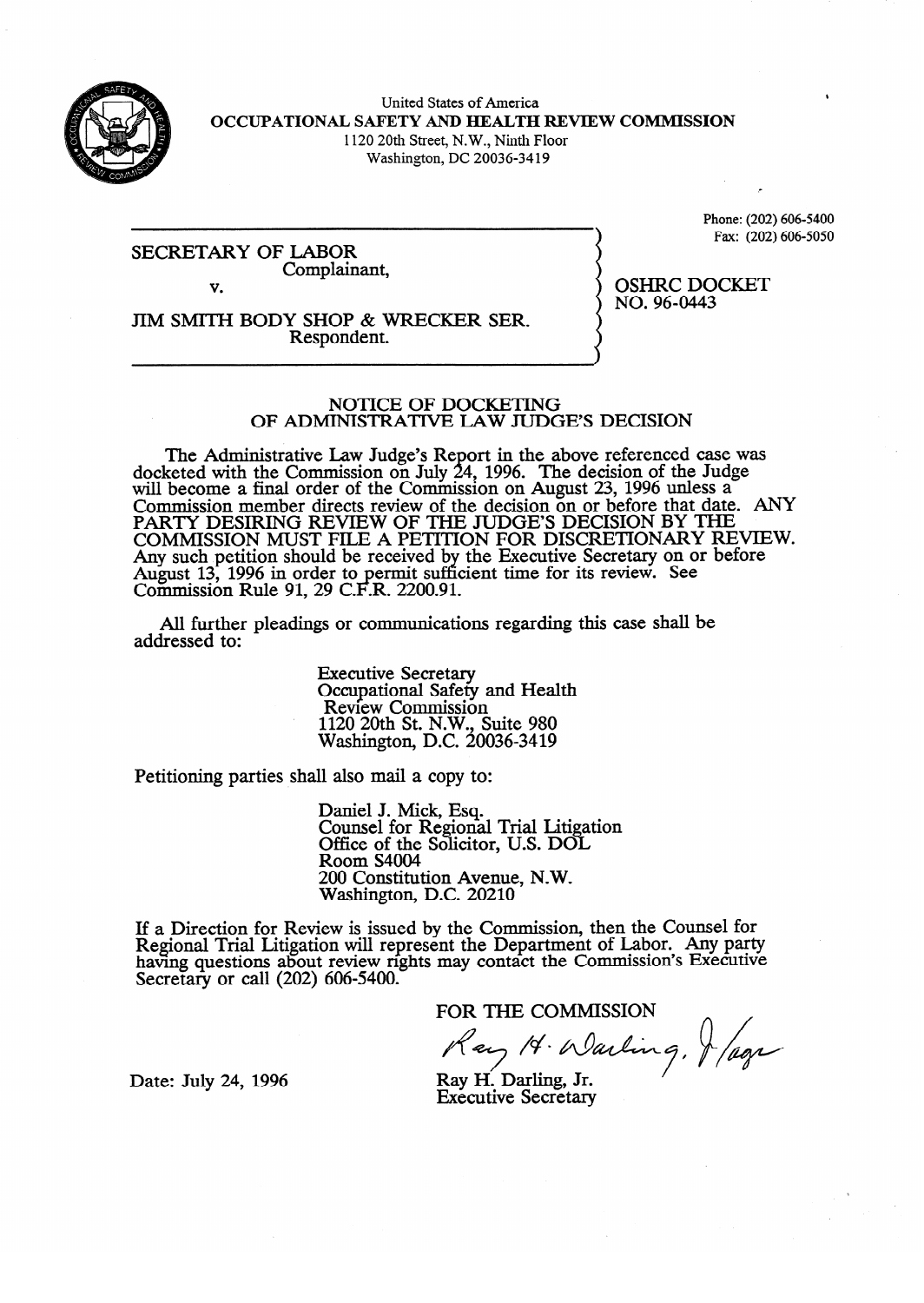## **DOCKET NO. 96-0443**

# NOTICE IS GIVEN TO THE FOLLOWING:

James E. White, Esq.<br>Regional Solicitor<br>Office of the Solicitor, U.S. DOL<br>525 Griffin Square Bldg., Suite 501<br>Griffin & Young Streets<br>Dallas, TX 75202

Jim Smith, Owner<br>Jim Smith Body Shop & Wrecker Service Highway 64, East, Box 1812<br>Conway, AR 72032

Irving Sommer<br>Chief Administrative Law Judge<br>Occupational Safety and Health<br>Review Commission One Lafayette Centre<br>1120 20th St. N.W., Suite 990<br>Washington, DC 20036 3419

#### 00123440042:06

 $\hat{\mathcal{L}}$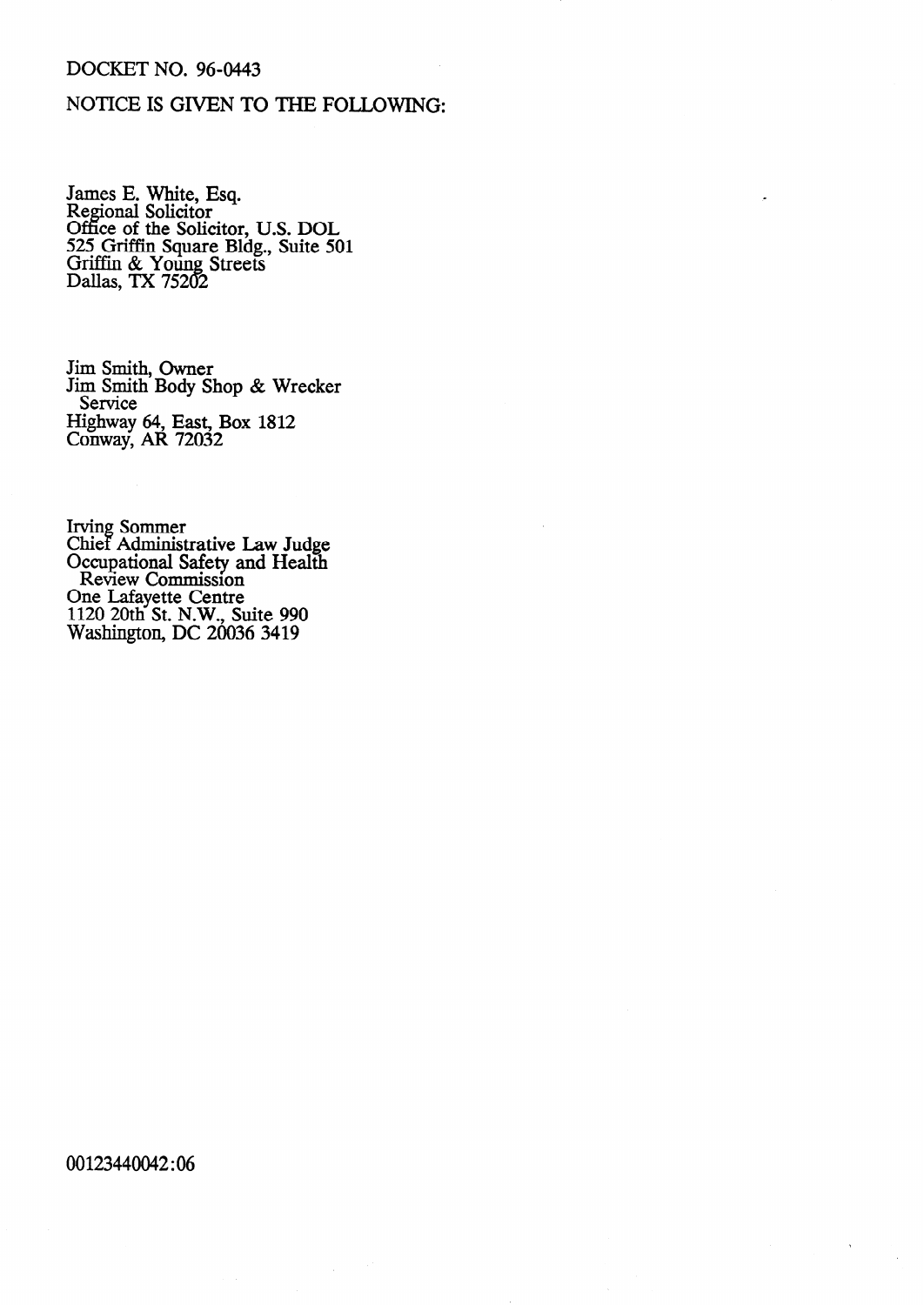## UNITED STATES OF AMERICA OCCUPATIONAL SAFETY AND HEALTH REVIEW COMMISSION

| SECRETARY OF LABOR,                       |  |
|-------------------------------------------|--|
| Complainant,                              |  |
| V.                                        |  |
| JIM SMITH BODY SHOP & WRECKER<br>SERVICE, |  |
| Respondent.                               |  |

. Docket No. 96-0443

APPEARANCES:

Alex Mabry, Esq.  $\blacksquare$  Jim Smith, Owner Dallas, Texas Conway, Arkansas Complainant Respondent

U.S. Department of Labor Jim Smith Body Shop, Respondent

Before: Chief Judge Irving Sommer

## DECISION AND ORDER

This is a proceeding under section **10(c)** of the Occupational Safety and Health Act of 1970, 29 U.S.C. section 651-678 (the Act), to determine whether Respondent, Jim Smith Body Shop & Wrecker Service filed a timely notice of contest of the citations and penalties proposed by the Secretary for alleged violations of the Act. A hearing was held on the Secretary's motion to dismiss the Respondent's notice of contest. Neither party filed a brief following the hearing.

## BACKGROUND

The citations setting forth the alleged violations and the accompanying notification of proposed penalties were issued by certified mail on January 24, 1996 and received by the Respondent on January 25, 1996. Pursuant to section 10(a) of the Act, 29 U.S.C. section 659(a), the Respondent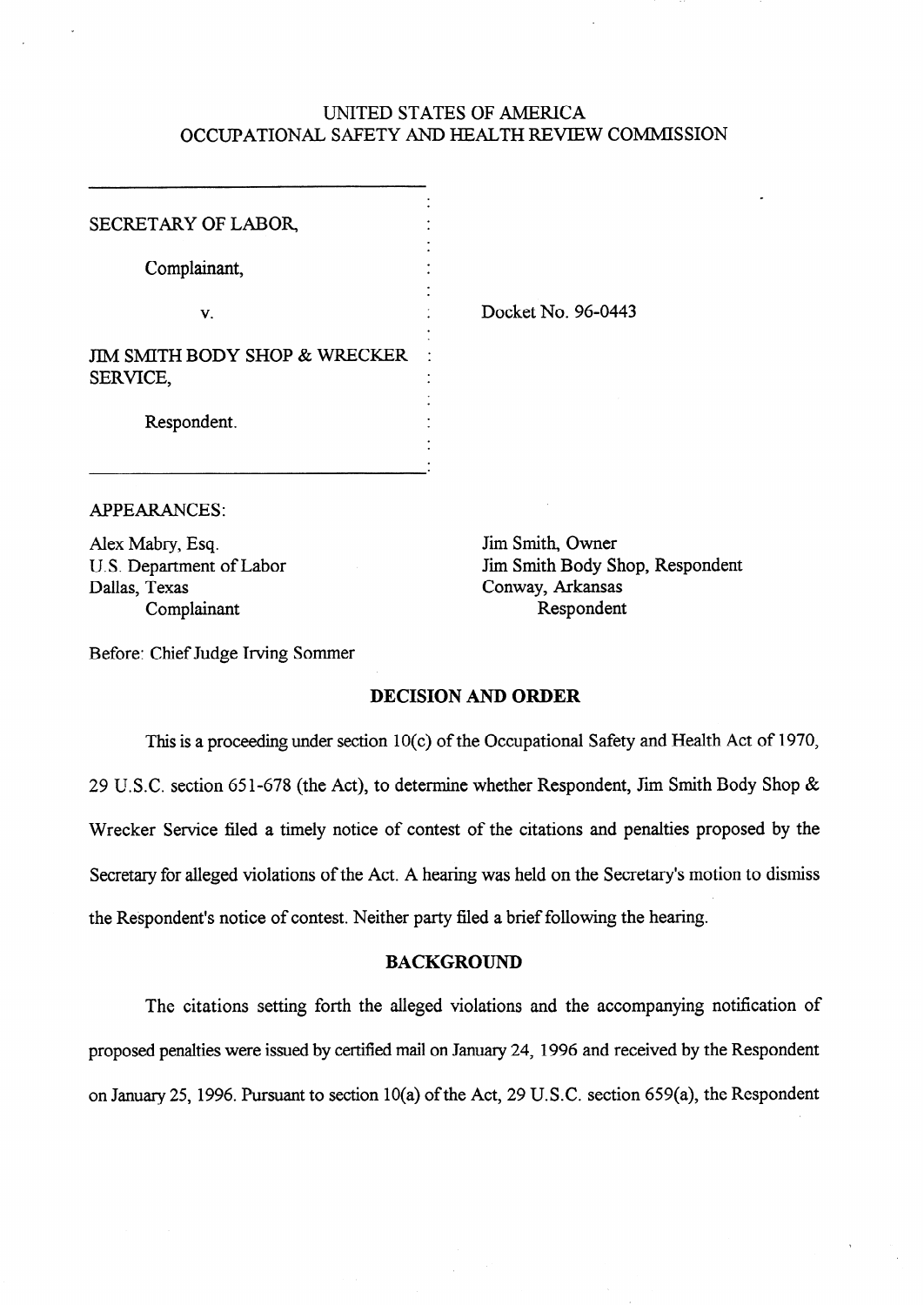was required to notify the Secretary of any intent to contest within 15 working days of receipt of the citations and notification of proposed penalty, or February 15, 1996. In the absence of a timely contest, the citations and proposed penalties would be deemed a final judgment of the Commission by operation of law. Section 10(a).

In a letter dated February 7, 1996 to the Department of Labor Smith stated that " **I am** going to contest the following citations,---' ' , but in his testimony indicated that he had started the letter on said date, that his postage meter stamp on the letter was dated February 16, 1996, but even at said date the letter was not mailed, and that another date on said letter of February 20, 1996 was when the letter got down to the Little Rock post office.

See Tr. 334-36.

#### DISCUSSION

The record here plainly shows that Smith notified the Secretary of its intent to contest the citations and penalties after the expiration of the statutory 15-working day period. The issue before this court is whether that untimely filing may be excused in the circumstances. An otherwise untimely notice of contest may be accepted where the delay in filing was caused by deception on the part of the Secretary or by failure of the Secretary to follow proper procedures. An employer is also entitled to relief under Fed. Rules of Civil Procedure 6O(b)( 1) if it demonstrates that the Commission's final order was entered as a result of "mistake, inadvertence, surprise, or excusable neglect" or under Rule **60(b)(6)** for such mitigating circumstances as absence, illness, or a disability which prevents the party from protecting its interests. *Branicforte Builders, Inc.*, 9 BNA OSHC 2113, 1981 CCH OSHD, par. **2559 1** (No. **SO-1920,198 1).** Here, there is no contention and no showing that the Secretary acted improperly or that the factors mentioned in Rule 60(b)(6) are present.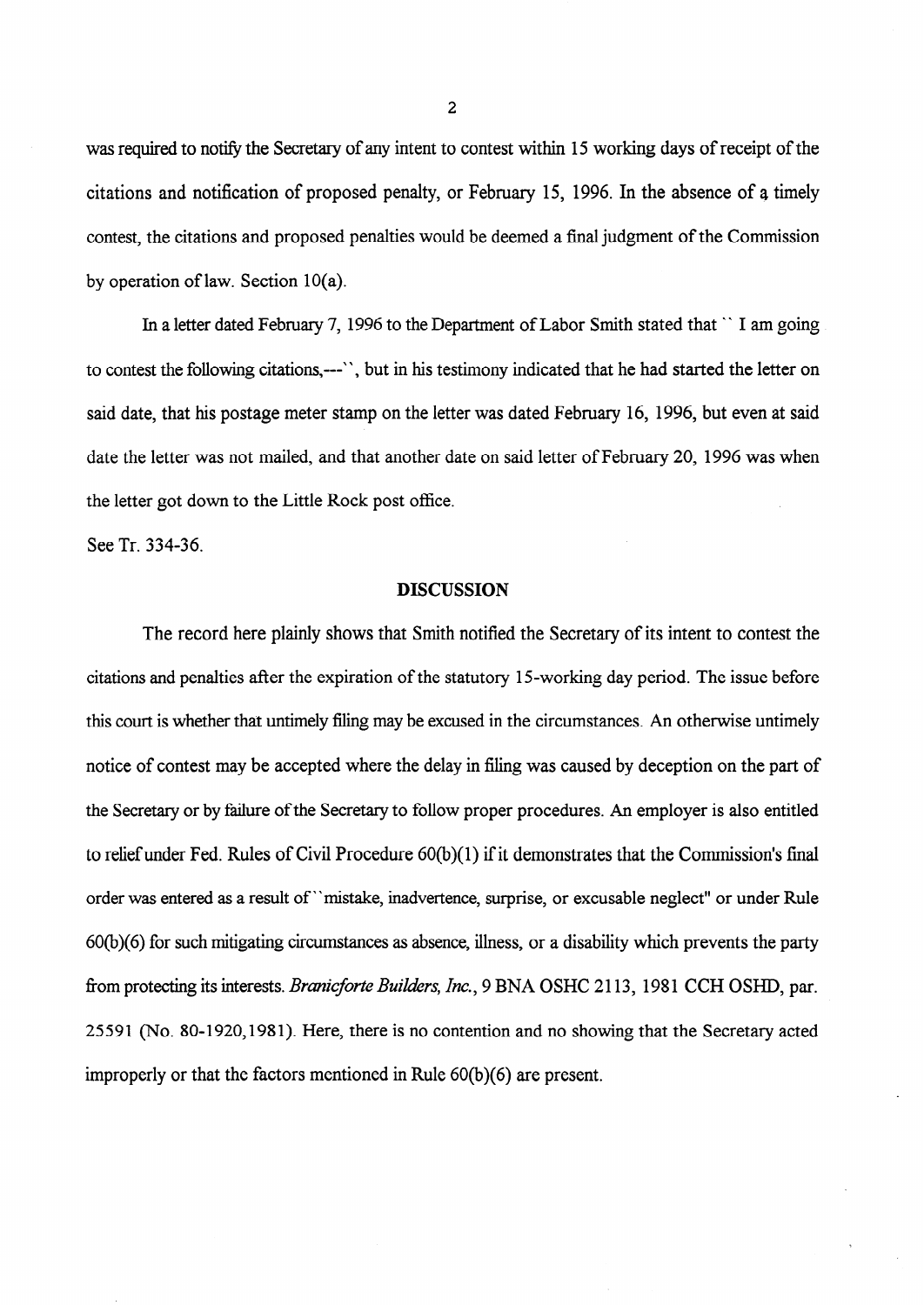**Both** in the citation issued on March 30,1995 and the follow up inspection which culminated in the issuance a repeat citation and in the notification of failure to abate alleged violations issued January 24, 1996 the Respondent was notified that if he wished to contest any of the citations or proposed penalty he must do so within the 15 working day period. These documents placed Smith explicity on notice he was obligated to file a notice of contest within 15 working days of receipt. Roy Kay, *Inc.,* 13 BNA OSHC 2021, 1987-90 CCH OSHD, par 28,406 (No. 8%1748,1989). *Accord,*  Acrom Construction Services, 15 BNA OSHC 1123,1126, 1991 CCH OSHD, par. 29393(88-2291,1991). The evidence does not establish excusable neglect or mistake under Rule 60(b)(1). What is indicated here is neglect and poor business practices on the part of the Respondent. This is a going business of fifteen years standing, but the proprietor Mr. Smith did not take the time and put in practice methods to treat this important government investigation and results which he was personally to failure to file in a timely manner are not entitled to relief. See Louisiana-Pacific Corp., 13 BNA OSHC 2020; Stroudsburg Dyeing & Finishing Co. 13 BNA OSHC 2058. The Respondent has a going business of long standing and should have provided for sound and proper procedures for dealing with governmental affairs. Simple negligence and neglect will not provide entitlement to relief.

While I am not unsympathetic to the Respondent's plight, I have no alternative but to hold it responsible for failure to carefully read and act upon the unambiguous instructions set forth in the documentation and other papers accompanying the citations.